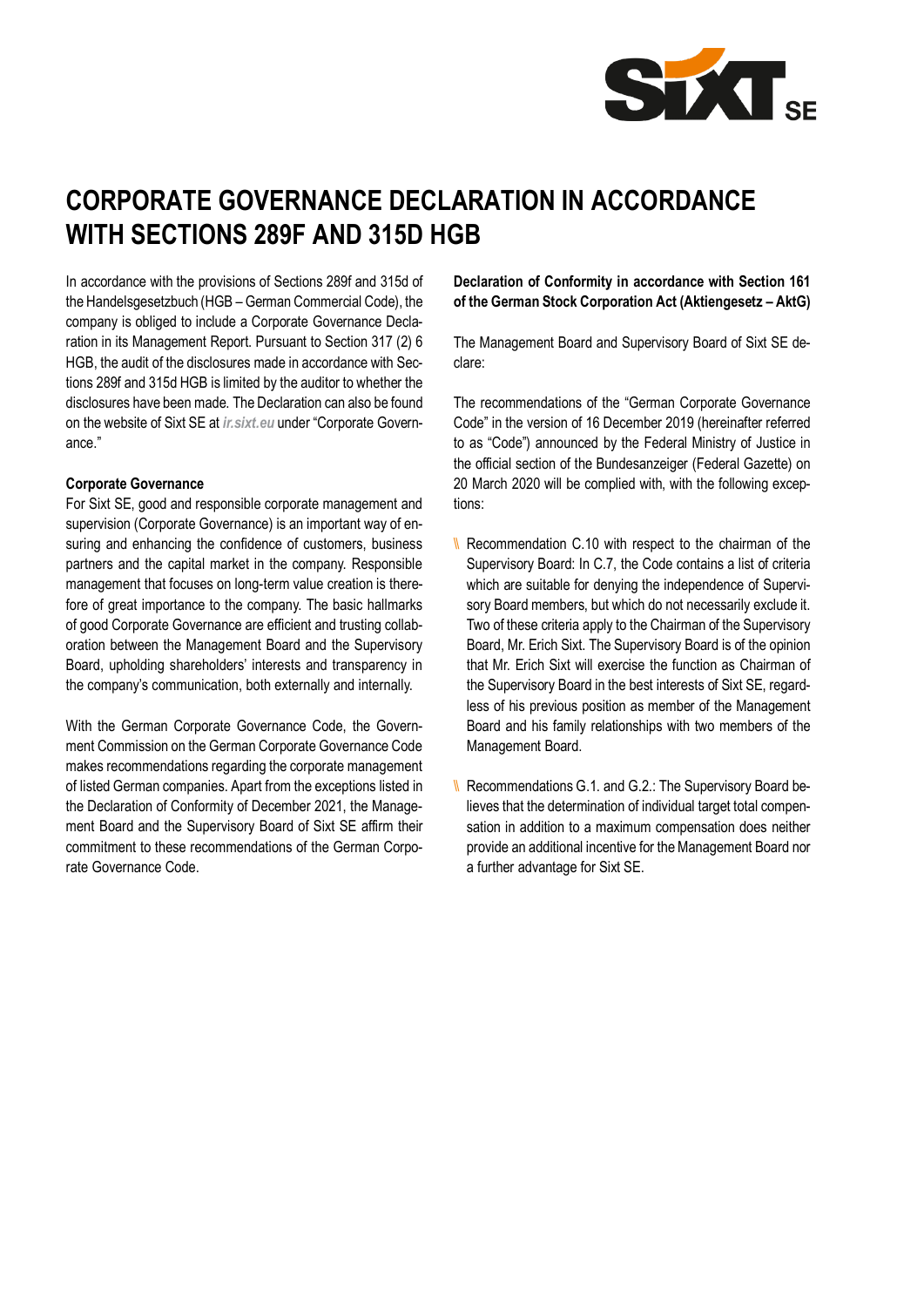- \\ Recommendation G.7: The Supervisory Board believes that a long-term determination of performance criteria for variable compensation components is more beneficial to sustainability than an annual determination for the upcoming financial year.
- \\ Recommendation G.10: The contracts of the Management Board members do not stipulate that variable compensation amounts are to be invested predominantly in shares of the company or granted accordingly. The Supervisory Board believes that such a structure would not be more beneficial to

the long-term promotion of the company's well-being and to ensuring sustainable and long-term success of the company.

With regard to the past, the June 2021 update of the declaration of conformity published in December 2020 applies. Therein exceptions from the recommendations C.2 (age limit for Supervisory Board), C.10 (independence with respect to the chairman of the Supervisory Board), D2 to D5 and D11 (committees of the Supervisory Board) as well as G1, G2, G7 and G10 (remuneration of the Management Board) have been declared and explained.

Pullach, 22 December 2021

#### **The Management Board The Supervisory Board**

# **Target figures in accordance with the Act on the Equal Participation of Women and Men in Leadership Positions**

In accordance with the provisions of the Act on Equal Participation of Women and Men in Leadership Positions in the Private and the Public Sector (Erstes Führungspositionen-Gesetz – FüPoG I), Sixt SE has set the following target figures for the share of female members on the Supervisory Board and the Management Board as well as in the first two executive levels below the Management Board.

The Supervisory Board last set the target figure of 0% for the share of women serving on the Supervisory Board and the Management Board of Sixt SE on 30 June 2017, with an implementation deadline of 30 June 2022. As of 31 December 2021, these target figures were met. Neither the Supervisory Board nor the Management Board had any female members as of 31 December 2021.

On 30 June 2017, the Management Board determined that the share of women serving at the first executive level below the Management Board should be 15% and at the second executive level below the Management Board 30%, both in accordance with an implementation period up to 30 June 2022. As of 31 December 2020, the share of women serving at the first executive level below the Management Board was 17% and at the second executive level below the Management Board 30%. Consequently, the targets for both levels were met. This takes due account of the German consolidated companies of Sixt SE.

The Management Board and Supervisory Board will review the above-mentioned target figures by 30 June 2022 and set new targets taking into account the Act to Supplement and Amend the Regulations for the Equal Participation of Women and Men in Leadership Positions in the Private Sector and the Public Sector (Zweites Führungspositionen-Gesetz – FüPoG II).

# **Diversity concept for the Management Board and longterm succession planning**

The Management Board in its entirety should have a wide range of professional expertise and views that are deemed to be of material significance for the activities of Sixt Group.

In the opinion of the Supervisory Board, a wide range of professional expertise and views among the members of the Management Board facilitates a good understanding of the organisational and business affairs of Sixt Group and enables the members of the Management Board to constructively question decisions and be open for innovative ideas.

The Supervisory Board is further of the opinion that mutually complementary professional profiles as well as different professional and educational backgrounds already follow from the duty to provide orderly business management. Furthermore, different track records and experiences among the members of the Management Board are crucial for analysing current challenges, problems and strategies from different viewpoints and then making the best possible decisions for the company.

In-depth experience in IT management and a profound understanding of digitalisation are indispensable for all topics the company covers, given the increasing digitalisation of business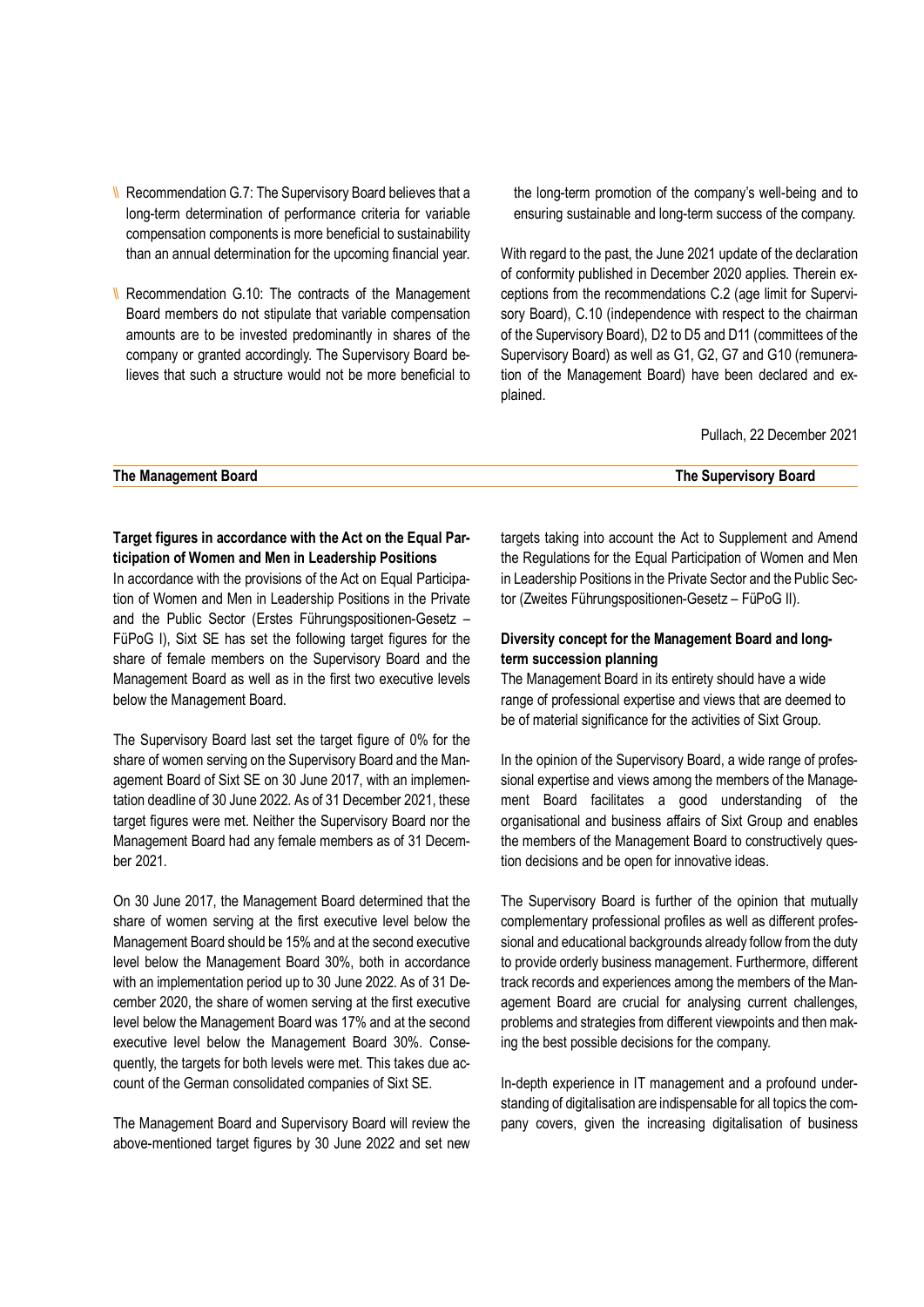models and the high relevance of a modern IT structure, to lead the company successfully into the future.

It is also the view of the Supervisory Board that key aspects of modern management are management experience as well as intercultural competence, both best gained in an internationally active company, to successfully lead and motivate global teams. In addition, the Management Board also needs to have in-depth knowledge of accounting, finance management and the capital markets.

In its meeting on 16 June 2021, the Supervisory Board set an age limit for the members of the Management Board in accordance with the recommendation of the German Corporate Governance Code. Only persons who have not yet reached the age of 67 at the time of their first or repeated appointment to the Management Board shall be appointed members of the Management Board. With regard to gender-specific aspects of the diversity concept, the Supervisory Board has defined the target figure outlined in the above paragraph.

The Supervisory Board takes the diversity aspects described above into account when appointing the Management Board. By way of clarification, it is noted that the above diversity aspects shall always be represented by at least one member of the Management Board.

The current composition of the Management Board complies with the aspects of the diversity concept. Further details on the careers and qualifications of the Management Board members can be obtained from the company's website at *ir.sixt.eu*.

Together with the Management Board, the Supervisory Board takes care of the long-term succession plan for the Management Board. The Supervisory and Management Board are in regular communication regarding qualified internal and external successor candidates so as to ensure the continued further development of the company. In all these deliberations, the main focus is always on the company's interests, taking due account of all circumstances of the individual cases. The long-term succession plan takes into account, among other factors, the requirements of the German Stock Corporation Act and the Corporate Governance Code as well as the aspects of the diversity concept for the Management Board. Taking into consideration the specific qualification requirements, there is a regular exchange between the Supervisory Board, the Management Board and the management of Human Resources regarding potential internal and

external candidates. These candidates take part in externally supervised assessment centres and structured interviews are conducted. Subsequently, a recommendation is submitted to the Supervisory Board.

# **Objectives for the composition, competence profile and diversity concept of the Supervisory Board**

The company's Supervisory Board has prepared a comprehensive competence profile for its composition and formulated detailed requirements regarding the overall composition of the Board and its individual members.

The Supervisory Board needs to have a wide range of professional expertise and views that are deemed to be of material significance for the activities of Sixt Group.

In the opinion of the Supervisory Board, a wide range of professional expertise and views among the members of the Supervisory Board facilitates a good understanding of the organisational and business affairs of Sixt Group. This enables the members of the Supervisory Board to question the decisions made by the Management Board constructively as well as to be open for innovative ideas and thus contribute to the successful management of the company.

It is the Supervisory Board's overall objective to do justice to its monitoring and advisory function by having a diverse composition. Diversity means, above all, internationality and different experience perspectives and biographies. Generally, the members of the Supervisory Board should complement each other's experiences and skills, so that current challenges, problems and strategies can be analysed from different perspectives, allowing decisions to be made in the best interest of the company. It is the Supervisory Board's objective always to be in a position to competently advise and monitor the Management Board and adequately appraise and accompany new developments in the industry.

In its meeting on 22 December 2021, the Supervisory Board set an age limit for the members of the Supervisory Board in accordance with the recommendation of the German Corporate Governance Code for the future. Accordingly, as a rule, only candidates who are not older than 72 years at the time of election shall be proposed for election as members of the Supervisory Board for a full term of office. In setting this age limit, the Supervisory Board has deliberately opted for a flexible standard limit rather than a rigid requirement. This provides the necessary leeway for an appropriate consideration of the circumstances of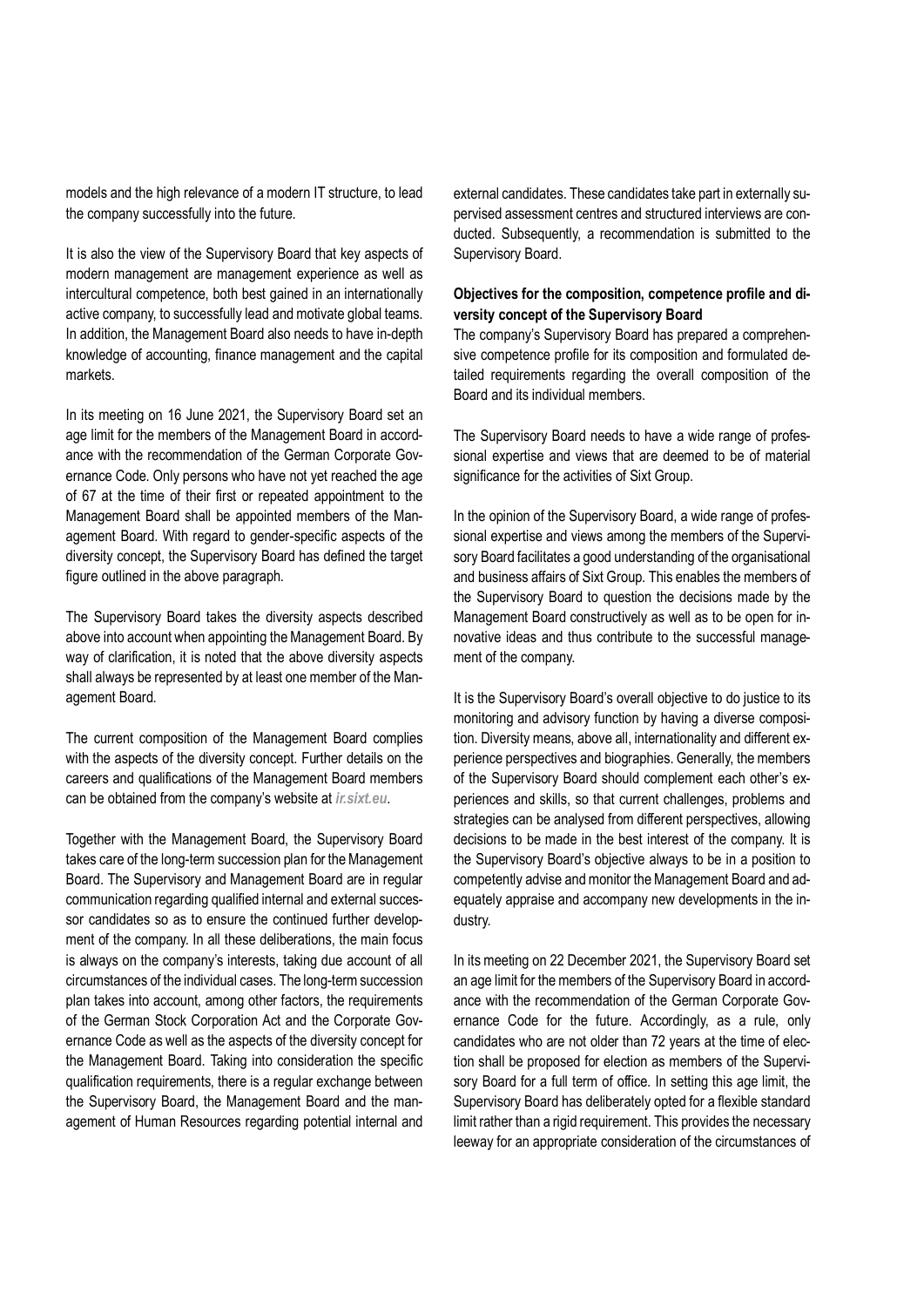the individual case and sufficiently broadly defines the group of potential candidates. With regard to gender-specific aspects of the diversity concept, the Supervisory Board has defined the target figure outlined in the previous paragraph.

The composition of the Supervisory Board is to do justice to the criteria of internationality and industry expertise by having at least one Supervisory Board member with professional experience in an internationally active company and at least one member with professional experience in one of the areas of vehicle rental, the automotive industry, the automotive trade, vehicle leasing or travel and tourism. In addition, at least one member should have expertise in business administration.

Furthermore, the Supervisory Board of Sixt SE as a whole must be familiar with the industry in which the company operates, and according to Section 100 (5) AktG old version, at least one member of the Supervisory Board must have expertise in the fields of accounting or auditing. The provision of Section 100 (5) AktG (new version) applicable since 1 July 2021, according to which at least one member of the Supervisory Board should have expertise in the field of accounting and at least one other member of the Supervisory Board expertise in the field of auditing, is currently not yet applicable to Sixt SE, but would already be fulfilled in the current composition (see below in the section entitled Working Practices of the Management Board and Supervisory Board).

According to recommendation C.6 of the German Corporate Governance Code, the Supervisory Board should include what it considers to be an appropriate number of independent members, taking the ownership structure into account. The Supervisory Board, which consists of three persons, includes Dr. Julian zu Putlitz and Dr. Daniel Terberger, an appropriate number of members in its estimation, also taking the ownership structure of Sixt SE into account, who are independent of the company and its Management Board and independent of a controlling shareholder.

The Supervisory Board takes into account the aforementioned objectives regarding the composition, competence profile and diversity aspects when proposing the election or appointment of Supervisory Board members and, in each individual case, recognises the extent to which different, mutually complementary professional profiles as well as professional and life experience benefit the work of the Supervisory Board.

Moreover, the Supervisory Board shall subject itself to a regular efficiency review. This review is aimed at monitoring the effective execution of the tasks assigned to the Supervisory Board, including a practicability assessment of the procedural rules of the Supervisory Board's by-laws, as well as the efficiency of the Supervisory Board's work. The last review took place in December 2021. For this purpose, a questionnaire was used in which the members of the Supervisory Board gave their assessment of the effectiveness of the working methods of the Supervisory Board and were invited to suggest possible improvements. The questionnaire contained questions on the following topics, among others: the preparation of Supervisory Board meetings, the conducting of Supervisory Board meetings, the reporting and information provided by the Management Board, risk management and accounting. The evaluation of the questionnaires also took into account changes from the last review in the fall of 2019. The results of the evaluation of the questionnaires were discussed in the following regular meeting of the Supervisory Board and possibilities for improvement were discussed.

The current composition of the Supervisory Board complies with the composition objectives and fills out the competence profile and diversity concept. The Supervisory Board members have the professional and personal qualifications deemed necessary. They are familiar in their entirety with the industry in which the company operates and have the knowledge, skills and experience essential to Sixt. Further details on the careers and qualifications of the Supervisory Board members can be obtained from the company's website at *ir.sixt.eu*.

#### **Relevant disclosures on Corporate Governance practices**

#### **Risk management and the control system**

The practices used for managing Sixt SE and Sixt Group fully comply with the statutory provisions.

Strategic and operational management of the Group is performed on the basis of planning policies and regular comprehensive reports to the Management Board. Besides operational control systems, the reporting also covers the risk management system, the internal control system and internal auditing.

The established risk management system serves the management as an integral part of Corporate Governance to control risks in a responsible, timely and sustainable manner. Its functionality and scope are documented in the risk manual and it provides for comprehensive tools and measures to support and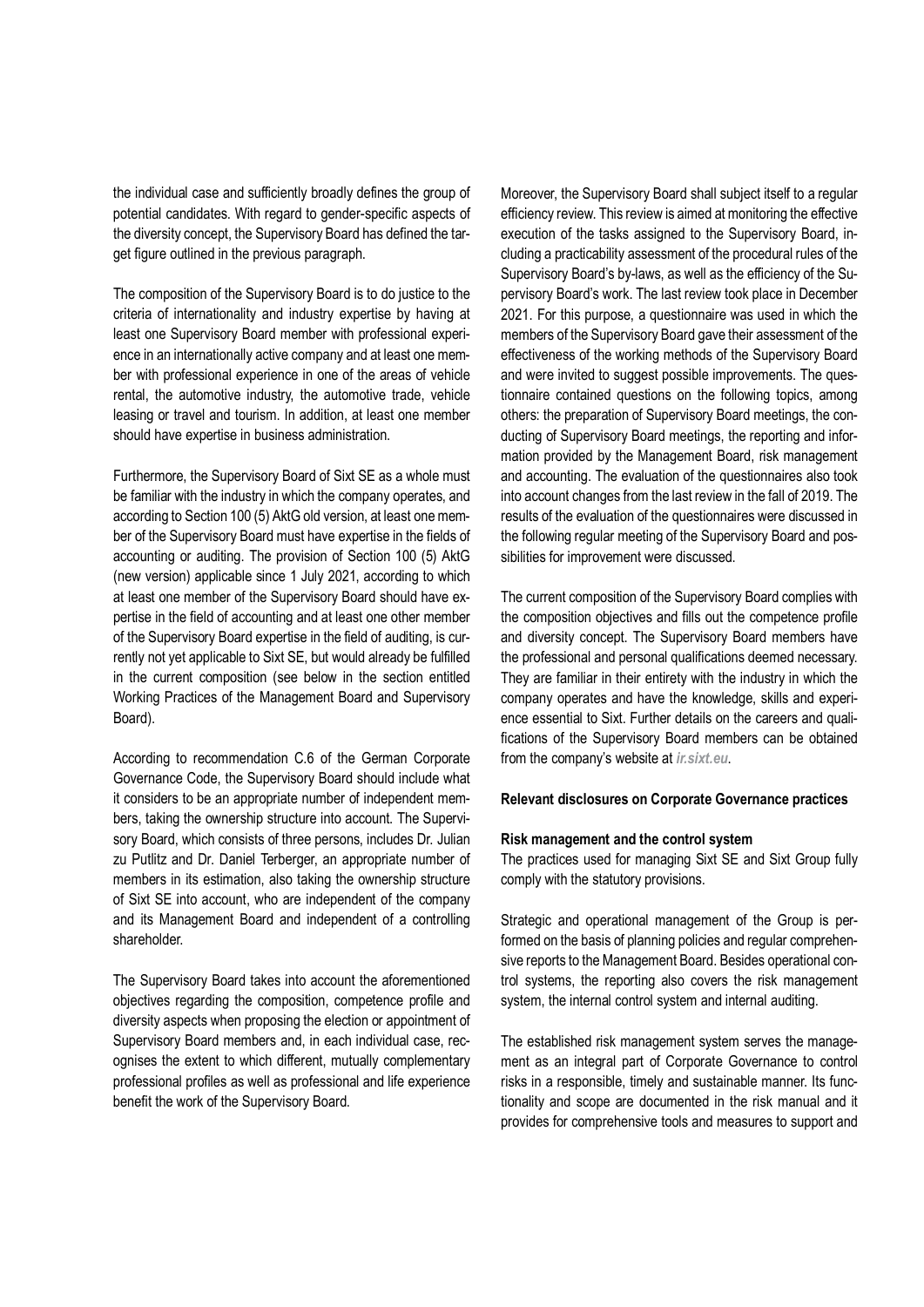monitor the management in identifying, assessing and controlling risks, following up on countermeasures and implementing a sustainable risk strategy. Among other information, the Management Board and Supervisory Board receive a comprehensive risk report every year. In addition, the Management Board is continuously informed by the functional units of the company about market trends and relevant facts in order to be able to react to a change in risk exposure at an early stage. The internal control system consists of management rules, measures and controls, to ensure compliance with legal requirements and company guidelines and to prevent uncontrolled outflows of assets, for example. It provides for continuous reports from the business units, effectiveness tests by the GRC (Governance, Risk Management & Controls) department, audit reports and regular working meetings on various topics. The internal auditing system covers measures such as plan reviews and various audits, the results of which are documented in corresponding audit reports and activity reports to the Management Board.

#### **Compliance at Sixt Group**

The success of Sixt Group is based not only on its strong business policies, but also on the economic integrity and trust that customers, suppliers, shareholders and business partners place in the Group. To win and retain this trust, it is a precondition that the Management Board and the employees of the company comply with the high standards of legislation, ethics and social skills in every situation and constantly. The Code of Conduct of Sixt SE and its affiliated companies, which is mandatory for all employees, defines these behavioural principles for the acting individuals' dealings in relation to third parties and within the company. In this Code of Conduct, the Management Board of Sixt SE defines its clear expectations of ethical and lawful conduct by all employees and business partners and thereby establishes the so-called "Tone from the Top."

This Code of Conduct is agreed upon with all employees when they first join the company as a binding element of the employment relationship and can also be accessed at any time via the central Intranet.

In addition to the general requirements and expectations for integrity and law-abiding compliance, the Code of Conduct also contains specific and more detailed information and specifications on individual compliance areas. These refer in particular to anti-corruption regulations, granting of advantages, donations and sponsoring, questions on anti-trust legislation, money laundering prevention, data protection as well as capital market law. These generally applicable specifications are supplemented by specific implementation requirements, which come in the form of detailed individual instructions, as well as by independent compliance control loops (tax compliance and data protection, for example).

A Group-wide compliance organisation has been established to ensure that all ethical and legal requirements adopted by the Management Board are known and implemented within the Group. These comprise various individual functions and are based on the well-known Three-lines-of-defence-model: alongside the operational departments that are primarily responsible for implementation, the Compliance Officer, the Legal, Tax and Internal Controls departments are responsible for the effectiveness of the compliance processes in a coordinating or advisory capacity. As an independent auditing instance, the Group's Internal Audit body verifies the appropriateness and effectiveness of the compliance organisation as well as the implementation of and adherence to compliance requirements as part of its riskoriented audits.

In addition to the standards and processes defined in this manner, special training seminars on specific topics are held for such sensitive areas as for example sales. In selecting its business partners, Sixt pays close attention to whether its partners comply with the same standards as defined in Sixt's Code of Conduct.

To become aware of potential compliance violations, Sixt provides different reporting channels. Thus, information can be brought to the attention of the compliance organisation via the superior, the internal Compliance Officer or the external Ombudsman. Sixt has taken precautions to ensure that notifications to the Ombudsman can be made anonymously and that the anonymity of whistleblowers can be strictly preserved in order to reduce the fear of repression for the reporting persons and thus lower the reporting threshold. In the event of relevant notifications, the Ombudsman and the Compliance Officer discuss and decide on the measures to be taken. In addition, the Compliance Officer is in regular contact with the Management Board, reports to the respective departments on the current compliance situation or individual transactions and provides support on developing and implementing preventive measures.

Sixt reviews the functionality and appropriateness of the compliance organisation at regular intervals and, if necessary, implements the necessary changes or additions as quickly as possible, due to changing regulations, market conditions or new internal structures, for example.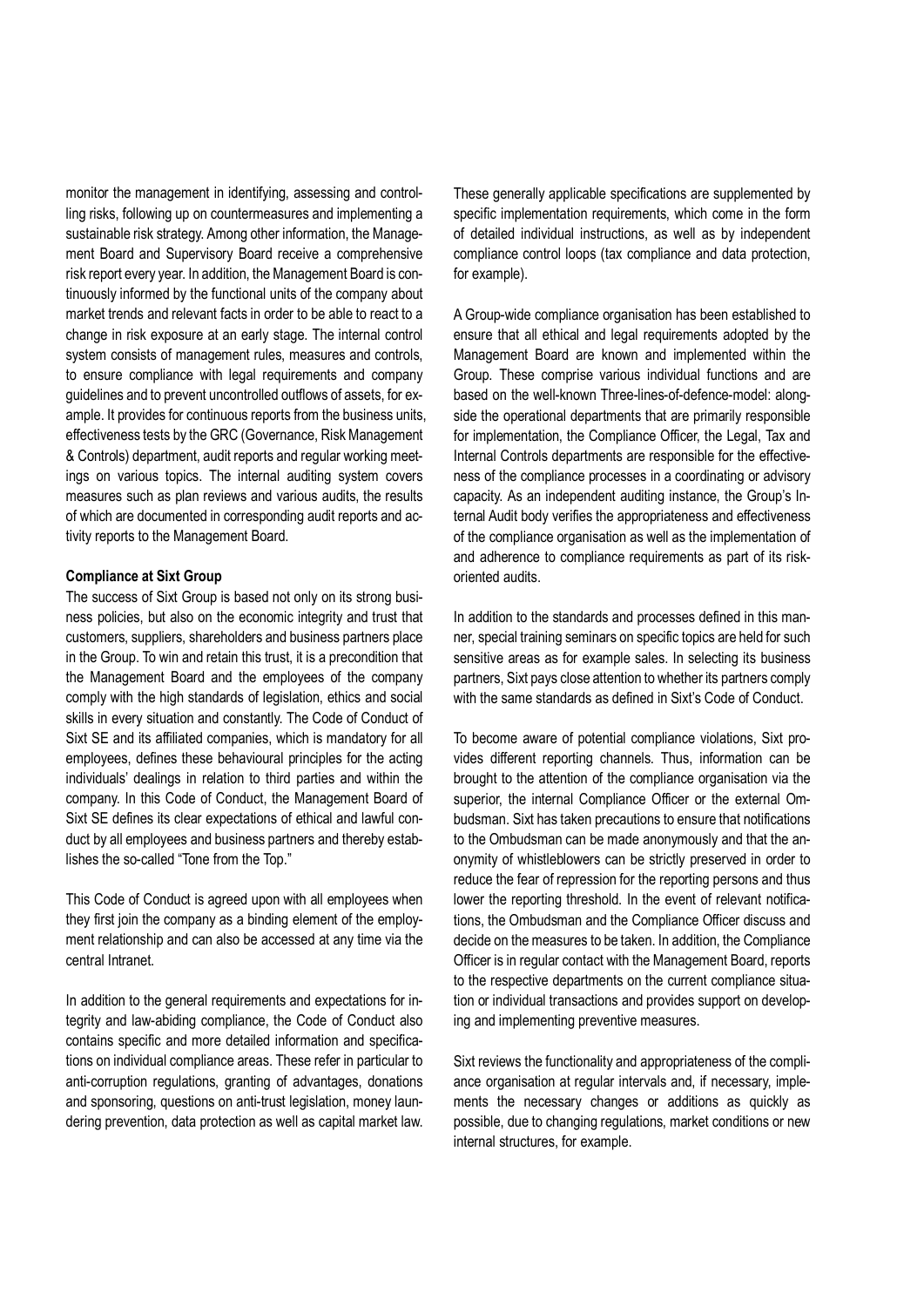# **Working Practices of the Management Board and Supervisory Board**

As a European Stock Corporation (Societas Europaea), Sixt SE is governed by the German Stock Corporation Act, the specific European SE regulations and the German SE Implementation Act. One key principle of the Stock Corporation Act is the dualistic management system (Management Board and Supervisory Board), which is also established for Sixt SE. Sixt SE takes due account of this principle of separate management and supervisory bodies and has different personnel in the Management and Supervisory Boards of Sixt SE. Simultaneous membership in both bodies is not permitted. In accordance with Article 7 (1) and (2) of the company's Articles of Association, the Management Board of Sixt SE consists of one or more members appointed by the Supervisory Board for a maximum period of up to five years. Reappointments are generally possible. The members of the Management Board are responsible for the basic strategic orientation, the day-to-day operational business and the monitoring of the risk management of Sixt SE and Sixt Group. Sixt SE acts as the strategic and financial holding company for the Group and provides central administrative functions for various Group companies. The Management Board of Sixt SE comprised the following members in financial year 2021: Mr. Erich Sixt (as Chairman until the end of the Annual General Meeting on 16 June 2021), Alexander Sixt and Konstantin Sixt (Co-Chairmen of the Management Board since 17 June 2021), Prof. Dr. Kai Andrejewski (since 1 June 2021), Jörg Bremer (until 31 May 2021), Nico Gabriel (since 18 January 2021), Daniel Marasch (until 31 December 2021) and Detlev Pätsch (until 31 March 2021). Further information on the members of the Management Board and their memberships to be disclosed in accordance with Section 285 (10) of the German Commercial Code (HGB) can be found in the Notes to the Consolidated Financial Statements of the 2021 Annual Report in the section "Supervisory Board and Management Board of Sixt SE".

The members of the Management Board carry out the tasks assigned to them with clear departmental responsibility in accordance with the schedule of responsibilities and the rules of procedure adopted by the Supervisory Board.

Since their appointment, the two Co-Chairmen of the Management Board have been jointly responsible for the overall management and business policies of the company, in matters relating to the shareholders, the Annual General Meeting, the Supervisory Board and Management Board, as well as in the area of SIXT TECH (software development and product management). In addition, Co-Chairman Alexander Sixt is responsible for Group Strategy and M&A, Group Purchasing, Global Human Resources, IT/EDP Strategy, Public Relations and the management of all global business services. The Co-Chairman of the Management Board, Konstantin Sixt, is responsible for national and international sales, the Group's global e-commerce business, Revenue & Capacity Management, SIXT+, marketing and strategic partnerships, in addition to his joint responsibilities with Alexander Sixt. The member of the Management Board responsible for Operations, Mr. Nico Gabriel, is responsible for the operational business, including Group-wide compliance with all public and other legal requirements for operating and holding motor vehicles and ensuring the traffic and operational safety of Sixt Group's rental vehicles. In addition, he is responsible for the areas of Global Customer Operations, Quality Management, Global Fleet Management, SIXT share, Used Car Sales, International Franchise and SIXT ride. The Management Board member for Vans & Trucks, Mr. Daniel Marasch, was responsible for the global Vans & Trucks business segment, which is now part of the Operations division. The Chief Financial Officer, Prof. Dr. Kai Andrejewski, is responsible for the areas of Corporate Finance, Fleet Purchasing, Accounting, Group Controlling, Legal, Taxes, Internal Auditing, Risk Management and Investor Relations.

Management Board meetings, at which cross-portfolio issues are discussed, are held as and when necessary. The Management Board has not established any committees.

Supervisory Board of Sixt SE has three members in accordance with Article 10 (1) of the Articles of Association. Two members are elected by the Annual General Meeting in accordance with legal provisions and the provisions of the Articles of Association. One further member is appointed by the shareholder Mr. Erich Sixt. The Supervisory Board elects a Chairman and a Deputy Chairman from among its members (Article 12 (1) of the Articles of Association). The following personnel changes took place in the Supervisory Board of Sixt SE in financial year 2021: Mr. Friedrich Joussen, former Chairman of the Supervisory Board, and Mr. Ralf Teckentrup resigned from their respective offices with effect from the end of the Annual General Meeting on 16 June 2021. Mr. Erich Sixt was elected to the Supervisory Board of Sixt SE by the Annual General Meeting and subsequently elected its new Chairman. In addition, Dr. Julian zu Putlitz was appointed a new member of the Supervisory Board. Dr. Daniel Terberger is another member of the Supervisory Board. Dr. Terberger has been Deputy Chairman of the Supervisory Board since 16 June 2021. Further information on the members of the Supervisory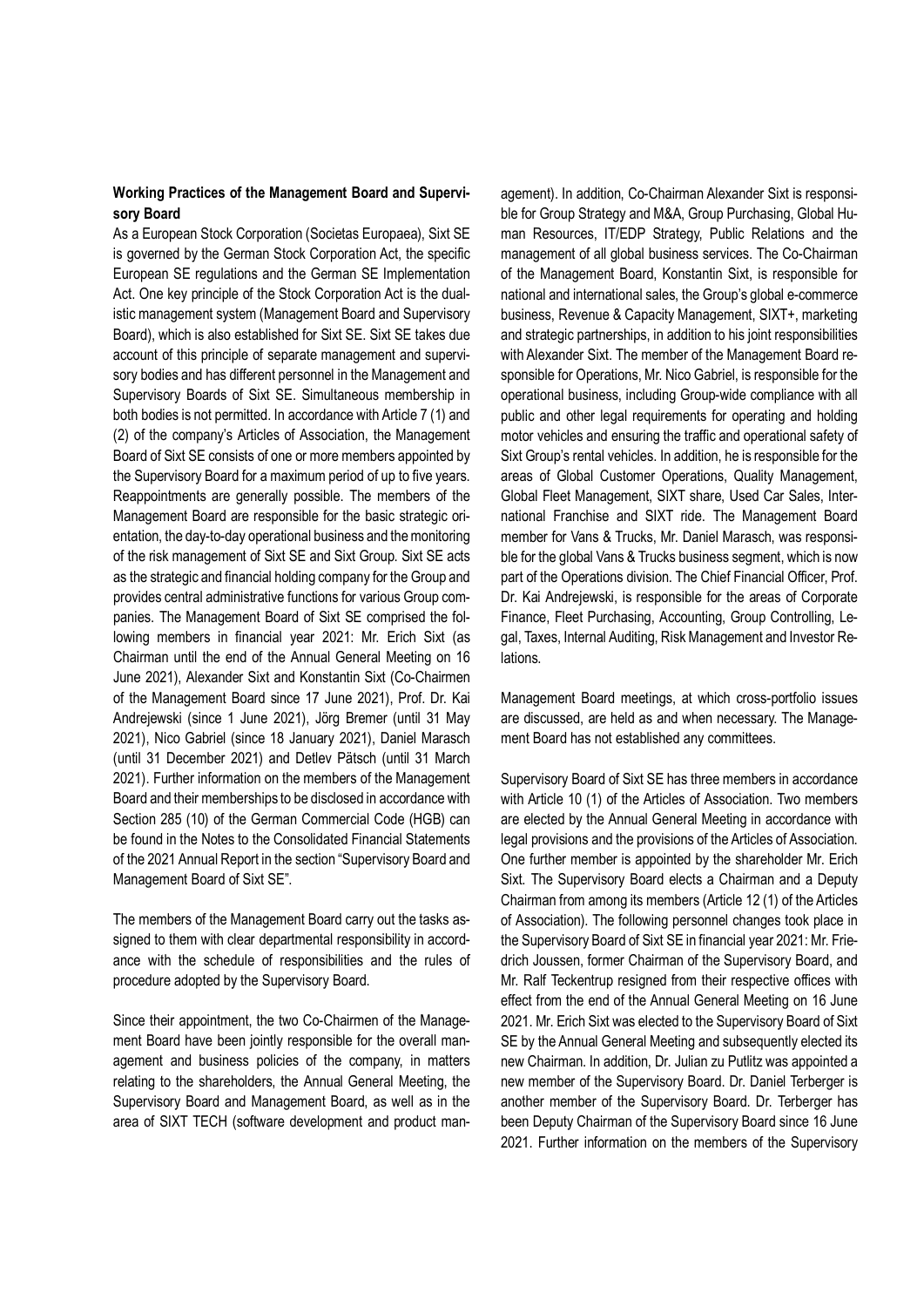Board and their memberships, which must be disclosed in accordance with Section 285 (10) of the German Commercial Code (HGB), can be found in the Notes to the Consolidated Financial Statements in the 2021 Annual Report section "Supervisory Board and Management Board of Sixt SE".

The Supervisory Board's main responsibilities include the appointment of Management Board members and monitoring of the Management Board. As a general rule, the Supervisory Board adopts its resolutions at meetings. If instructed by the Supervisory Board Chairman, resolutions by the Supervisory Board may also be adopted outside of meetings (or by way of a combined resolution) by casting votes verbally or by telephone, in writing (Section 126b German Civil Code (Bürgerliches Gesetzbuch)) and/or by using other means of telecommunication or electronic media (Article 14 (2) Articles of Association). Moreover, a resolution may also be validly adopted by aforementioned means without any instructions from the Chairman of the Supervisory Board if no member objects (Article 14 (3) Articles of Association). Resolutions of the Supervisory Board require a simple majority of the votes cast, unless otherwise mandatorily required by law (Article 14 (7) Articles of Association). The Report of the Supervisory Board in this Annual Report contains further details on the meetings and activities of the Supervisory Board in financial year 2021. The current Rules of Procedure of the Supervisory Board of Sixt SE are available on the company's website at *ir.sixt.eu* under the header "Corporate Governance."

The Management Board and Supervisory Board cooperate closely for the benefit of Sixt Group. The Management Board informs the Supervisory Board regularly, promptly and comprehensively on all matters that are relevant to the company and the Group regarding strategic planning, business development, the risk situation and risk management as well as the results of internal audits. To this end, the Management Board arranges for the company's strategic orientation to be approved by the Supervisory Board and discusses its strategy implementation at regular intervals. Documents required to make decisions, in particular the Annual Financial Statements of Sixt SE, the Consolidated Financial Statements, the Management Report on the Group's and the company's situation, including the auditors' reports, are forwarded to the members of the Supervisory Board in good time before the respective meeting.

# **Committees of the Supervisory Board**

The Supervisory Board established an Audit Committee and a Nomination Committee in December 2021. Their tasks, responsibilities and work processes comply with the requirements of the German Stock Corporation Act and the German Corporate Governance Code.

The Audit Committee deals in particular with the audit of the accounting, the monitoring of the accounting process, the effectiveness of the internal control system, the risk management system and the internal audit system, the audit of the financial statements and their quality and compliance, as well as the internal procedure for transactions with related parties (Section 111a (2) 2 AktG) and the approval of such transactions pursuant to Section 111b (1) AktG. The details of the working methods and responsibilities of the audit committee are defined in the Rules of Procedure for the Audit Committee, which the Supervisory Board has issued.

The members of the Audit Committee are Dr. Julian zu Putlitz (Chairman) and Dr. Daniel Terberger. The members of the Audit Committee are, as a whole, familiar with the industry in which the company operates. At least one member of the Audit Committee must have expertise in the fields of accounting or auditing (Sections 100 (5 old version), 107 (4 old version) of the German Stock Corporation Act) and the Chairman of the Audit Committee should, according to the requirements of the German Corporate Governance Code, have special knowledge and experience in the application of accounting principles and internal control procedures as well as be familiar with the auditing of financial statements and be independent. Dr. Julian zu Putlitz has expertise in the field of auditing in the sense of Sections 100 (5 old version), 107 (4) 3 old version) and meets the above-mentioned requirements of the German Corporate Governance Code. Dr. Julian zu Putlitz was also appointed the member of the Supervisory Board responsible for ESG issues in December 2021.

The provisions of Sections 100 (5) German Stock Corporation Act (new version) and 107 (4) sentence 3 German Stock Corporation Act, which have been in force since 1 July 2021 and require at least one member of the Audit Committee to have expertise in the field of accounting and at least one other member to have expertise in the field of auditing, do not currently apply to Sixt SE. Nevertheless, these requirements are also met, as Dr. Daniel Terberger is another member of the Audit Committee with expertise in the field of accounting.

The Nomination Committee is responsible for proposing qualified candidates to the Supervisory Board for the election of Supervisory Board members by the Annual General Meeting. In addition to the necessary skills and professional experience of